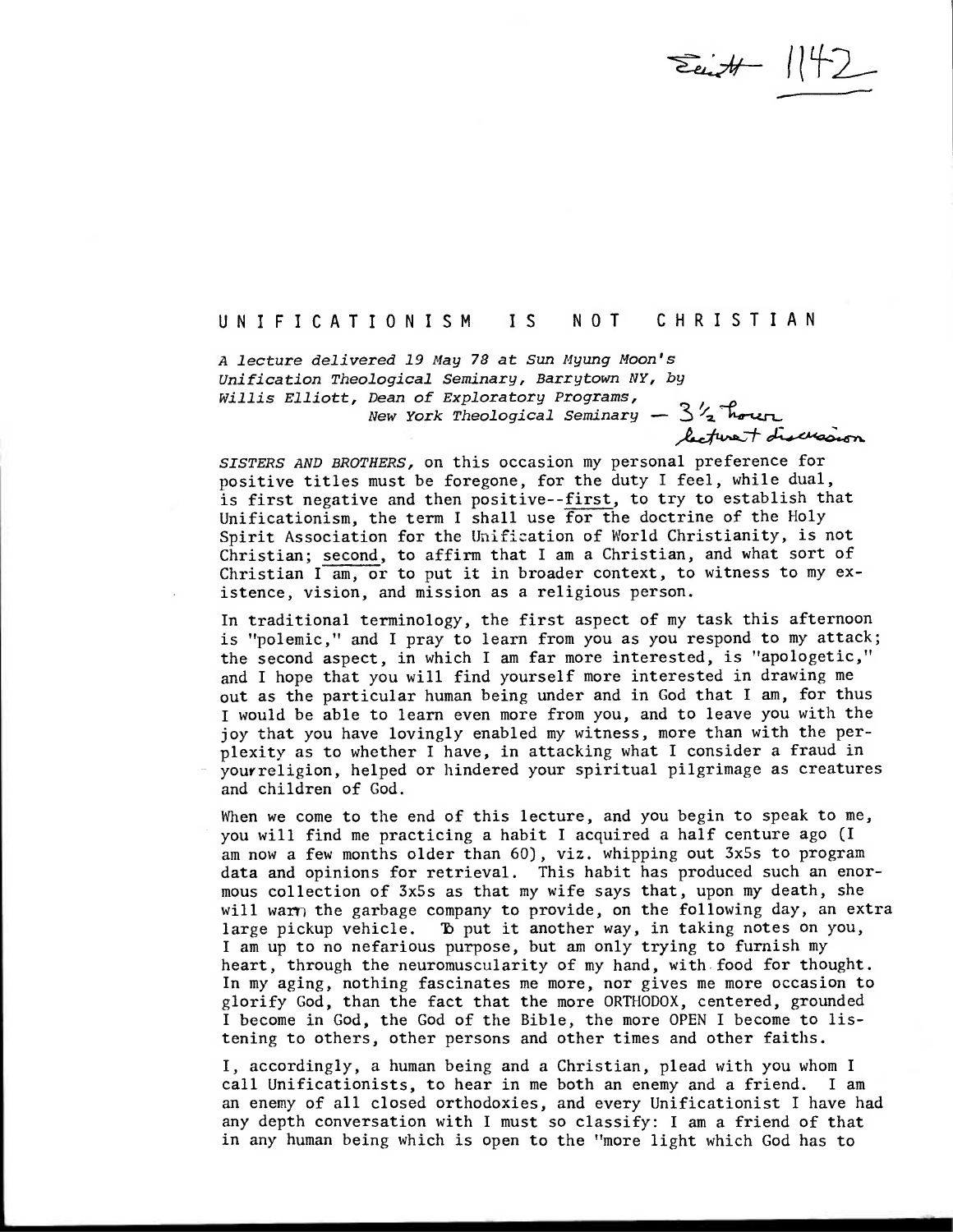break forth from his holy Word" [to quote my predecessor in the Congregational ministry, Pastor Robinson, in his last sermon to that portion of his flock that boarded the Mayflower in 1620].

'Twas not always so. For some years I was narrow, ideological, dogmatically closed, open only as is the maw of a shark with the conviction that the digestive juices of my system, after its teeth, were adequate to process anything swimming in my vicinity or any vicinity I might prowl in. On the 9th of March, 1935, I had an *axis* mundi experience such as Sun Moon had - year later--a unification experience, in which the "world axis" [to use a term from my teacher, Mircea Eliade] was driven through my existence and my yearning and at the same moment through all nature and history, to reveal the heart of God. From that moment, I have never had any doubt as to whose I am, a reality in comparison with which the question who I am--other than the truth that I am a child-servant of God [yeled YHWH]--has always been, and is now, trivial.

Now, since that experience I have sought to make disciples; and, over the 43-year period, I can count as many disciples as Jesus could from the cross, viz. none. (The number Jesus has claimed since the empty tomb is another matter, but that's unfair ompetition.) No matter, for face to face with failure my agile brain has psyched itself into the conviction that the making of disciples to oneself is an ignoble business from which God has delivered me, as he has not manged to deliver Sun Moon. [NB: I call him only "Sun Moon," without his middle name, for three reasons: (1) efficiency, shortness; (2) to express disregard for him not as a person but as a religious leader; and (3) because his middle name I can't pronounce.] But God has used me to make some disciples for Jesus Christ; and my church, the United Church of Christ, employed me for nine years in its national Division of Evangelism: I'm not at all against converting folks, or even against sheep-stealing- it being easier to lead sheep than wolves, and easier to convert sheep from one shepherd to another than to convert wolves into sheep in the first place. (When some of my friends asked me if I would not, on this occasion. feel like a sheep among wolves. I replied "Impossible! They, occasion, feel like a sheep among wolves, I replied "Impossible! too, are sheep, at least twice-born, conversion-experienced, some of them even conversion-prone. I go not to be eaten alive but to persuade and to learn.")

I come also to scratch an itch. I call Moon followers "Unificationists" except when you do evangelism on me; then, and only then, I call you "Moonies" to express my irritation. To all previous, and always indirect, invitations to teach here and lecture here, I have said no, as I have said also to all come-ons to participate in culture-front, Moonoriented conferences; to the invitation to speak today I said yes on condition that my subject could be an *apologia pro negativa sua,* an explication of my negativity toward your religion. You will see, as the lecture develops, that negativity does not exhaust my response to your religion, which has features I regard as good and even noble; any more than disregard for him as a religious leader exhausts my response to the leader of your religion, who exhibits beneficent heroic qualities without which our humanity slumps lower than the beasts. As for you student coverts to DP [which I shall uselin referring to your distinctive holybook], my love and admiration for you is so great that I shall have to steel myself to maintain this lecture's attack on your religion, though my attack will be essentially on only one matter, viz. the fraudulent name your religion goes by.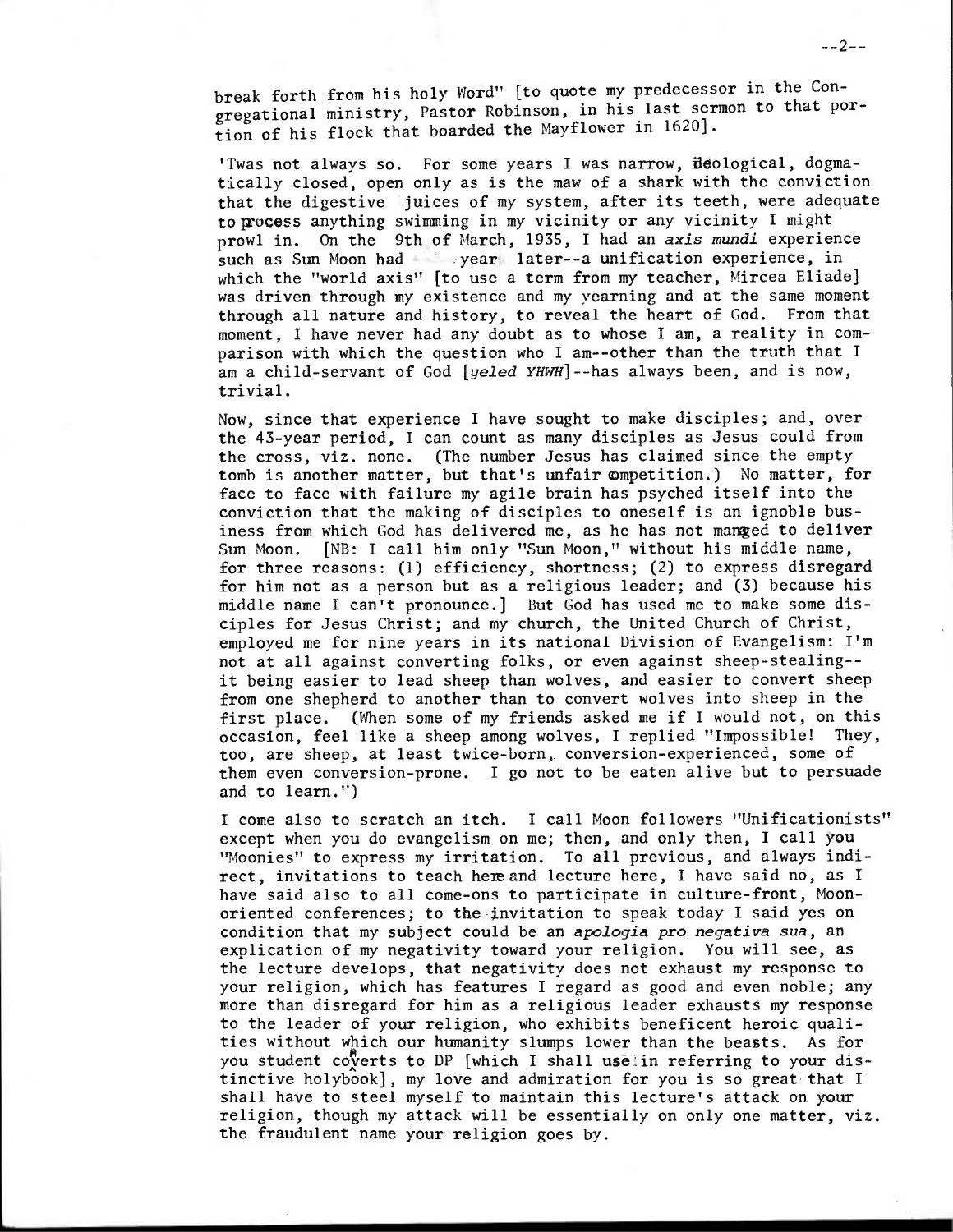Now that I am paying your religion indirect compliments, I have another to add, viz, that your are alive. Throughout my life, whenever I've felt the urge for a bit of excitement, I've kicked something live and lively. No point to kicking a corpse, for it can't respond; not much satisfaction in kicking a schmoo when you want dialectical reaction, for it's alive but not lively. But my experience of you Unificationists is that you are worth kicking, and I hope you can feel this as a compliment. Come to think of it, this reason for my presence here today doubles back on the reason previously stated: I am here because you kicked me first!

You'll enjoy, I think, a story that drives home the point that we human beings learn deeply and broadly when we encounter each other on consequentials. What gets our attention get us: visions in our eyes, pictures in our heads, stories in our hearts and histories. This story is about Fritz Perls, the Big Daddy of the Human Potential Movement, whom I encountered in his lair at Big Sur California--I having been invited to teach there at Esalen Institute. I passed an open door, and there at the end of a rectangular table was this white-bearded old man, six disciples listening in awe on one side of the table and six more on the other. I was intrigued, wondered who he might be, entered, and sat down at the other end of the table, all eyes on the intruder, who said "Sir, I don't know who your are, but are you worthy of the awe of these your disciples?" He looked at, or rather through, me, and continued his discourse as if I'd said nothing--indeed, as if I hadn't entered the room--indeed, so it felt, as if I had never even existed. When he paused for breath, I pressed my luck. Said I, "Sir, my mama taught me to speak when spoken to." Said he, "Well, it's been a hellava long time since I quit being hung up on my mama, and you look old enough to have learned the freedom not to respond." The disciples burst into loud laughter, and I clapped and left, smiling and thanking God for the lesson he'd--i.e., both God and Fritz--had taught me. I may even practice the lesson this afternoon: you may say something to me and I only stare back at you. But that's not probable. If you knew my mama, you'd know that's not probable. (If you're wondering about the story's sequel, atheist Fritz and Christian Evangelical Willis became fast friends; my wife says I loved him more than any other man I've ever known; and he is the only man who ever, in separating from me, cried so hard that his tears flowed down both the front and the back of my shoulder.)

Another reason I'm here is that God has made me curious. Curious in the passive sense that I'm generally considered a bit weird; but also in the active sense: I am an explorer, nibbling like a bird at the grape of the world and sniffing out like a dog the open and secret places of the earth. And here I pay you another compliment: Unificationism is at least worth nibbles and sniffs. If we are, as we should be, open to the wonderful world and the even more wonderful God before, behind, and within it, we shall be ready and waiting for fresh inbreakings from a Love that is more than we are and that calls us to become more than we have been. Yes, more than ready and waiting: nibbling and sniffing. This word is especially for the most pea-brained, wooden-headed, close-minded dogmatist now within range of my voice (and there's just got to be one here who is the worst case): you, you that person, nibble and sniff at me and my word, and a fortiori so will all others who hear me now. So you will, here and now, all honor the God who made birds and dogs, and us.

Still another reason I'm here is fun: I enjoy play on the fields of the mind, as action and celebration of the intellectual love of God. The business we are about this afternoon is more profound, and more consequential, than just intellectuality, the give and take of mental dialectic on a re-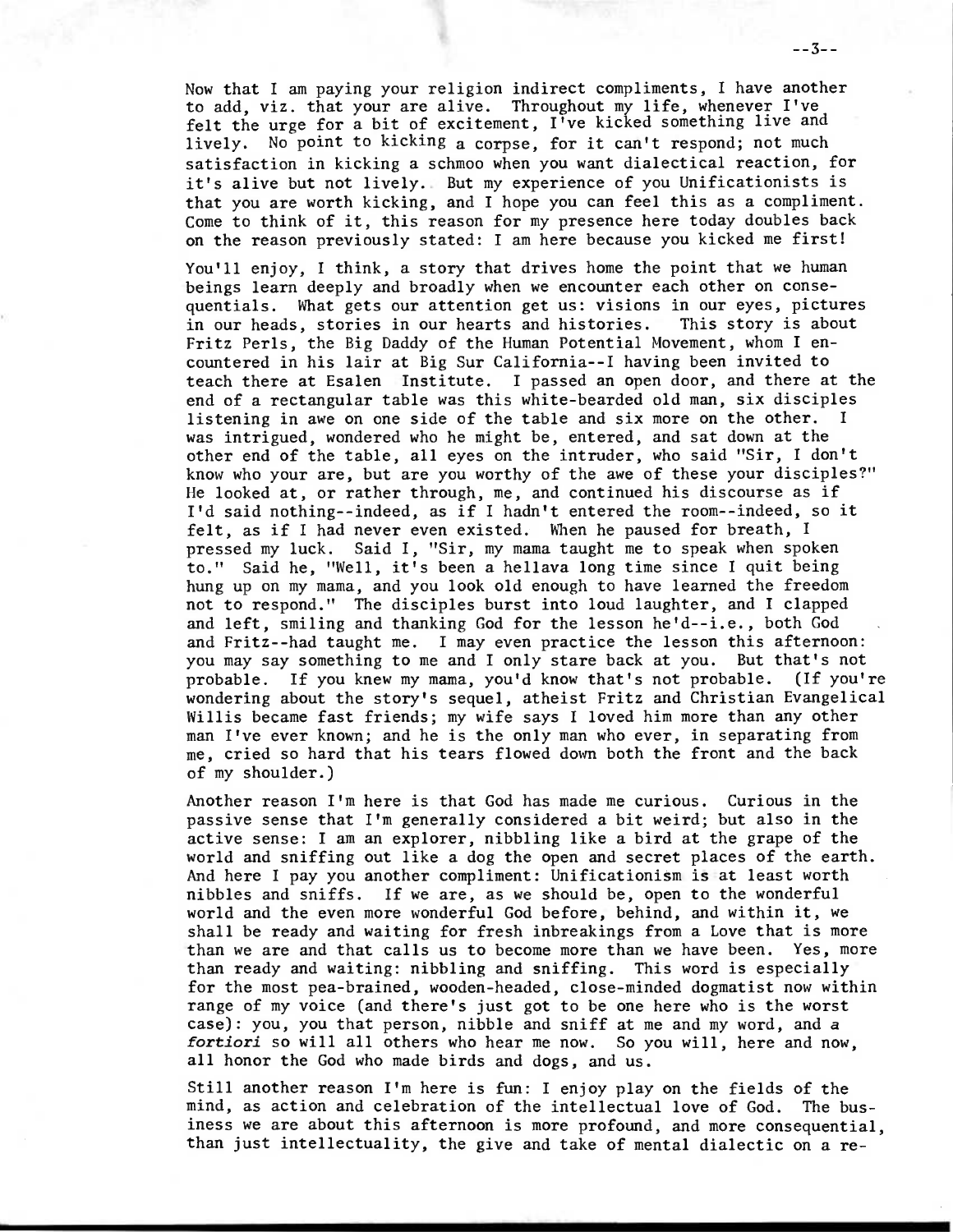ligious base; but it is not less than our best effort to use a dimension of our existence that is equally God-given with all our other powers, and for this we should be grateful and joyful.

And again, as a human being and citizen, convinced that truth and truthdealing are essential to the existence and welfare of a society and state, I am set against fraud, and obligated to nail it whether its propaganda takes economic, political, or religious shape.

Finally, as an ordained Christian leader in general, and a biblical theologian in particular, I am set for and obligated to the defense of the Christian Faith against major pollution and distortion--defense in the interest of (1) warning and instructing the faithful; (2) witnessing to the Faith in the world in such wise as that nonChristians have a clearer picture of Christian Faith and thus better protection against conversion to something claiming to be, and not being, Christian; and (3) challenging both the victimizers and the victims of movements and institutions claiming to be Christian but whose commitment is to a version and vision that subverts the Christian Faith and diverts the faithful from Christian praxis.

Now, before this old man of the sea trolls out some lines numbered for you to bite on and refer to, as you may desire after and note during the lecture, who is it who is saying these things? I thumbnail myself pertinently to the subject. I had a revelation from God the Easter before Easter 1936, which was the Easter when Sun Moon-had a revelation from God; and, as in the case of Sun Moon, I have sought these subsequent years to live out that vision and vocation. Pursuant thereof, I took degrees in five schools,  $f$  9 including two earned doctorates in religion; taught the biblical languages  $\varphi$  in three graduate schools; headed the religion and philosophy department in a college; pastored one church more than a decade; served on a national church staff almost a decade; and for almost a decade have been with New F. Church staff almost a decade; and for almost a decade nave been with New York Theological Seminary, Manhattan, in various capacities, now, as Dean<br>of Exploratory Programs. I have been active in the Christian ecumenical York Theological Seminary, Manhattan, in various capacities -now, as Dean I a number of ecumenical congregations. In the American state university that  $\sum$  of understandably is most polyglot in religion, viz. the U. of Hawaii, I have understandably is most polyglot in religion, viz. the U. of Hawaii, I have o taught "The World's Great Religions" and "Religion and the Meaning of Exis- $\circledcirc$  tence." I have authored a few books and many articles--including, in the past nine years, more than  $1,300$  "thinksheets" [referred to here by " $\frac{1}{2}$ "]. As a Christian, I describe myself as "orthodox open" and "evangelical rad-<u>(</u> 9 ical." I grew up as what the world might call a privileged WASPM, a WASPM being a white Anglo-Saxon Protestant male. When the Great Depression hit, the intelligence and compassion God had given me reached out for some ans-N § wer and solution beyond the content, religiously lukewarm capitalism of my parents; and I explored Communists cells, but gave them up because I noticed that while speaking of glory they were full of shit: the fuel they <sup>i</sup>were burning was hate and vengeance--whereas the Gospels I had been read- **N 0**  ing daily and assiduously since I became 12 in 1930 spoke of something order in 1930 spoke or something<br>that struck me as morally superior and politically more realistic, viz.<br>Not love and compassion, and at the same time offered me a Lord to center my<br> $\zeta$  life and in forgiveness grant me t  $\zeta$  that struck me as morally superior and politically more realistic, viz. life and in forgiveness grant me the grace of returning to the center when  $\checkmark$ . I became a wanderer. As a generalist scholar, over the past nine years I<br> $\checkmark$ O have taught 38 different courses; and am now involved in such diversity as<br> $\checkmark$ Courses for black and hispanic storefront ministers, s have taught 38 different courses; and am now involved in such diversity as courses for black and hispanic storefront ministers, seminars for corporate executives in "Midlife Exploration," a program for the disadvantaged who  $\delta$  are seeking a college education majoring in ministry, and doctoral students at NYU.  $\begin{bmatrix} 1 \\ 2 \\ 3 \end{bmatrix}$ 

Now for the troll lines:

þ

 $\geq$ 

 $\ddot{\textbf{r}}$ 

है Ļ,

1. First, I accuse Unificationism of adventitious and opportunistic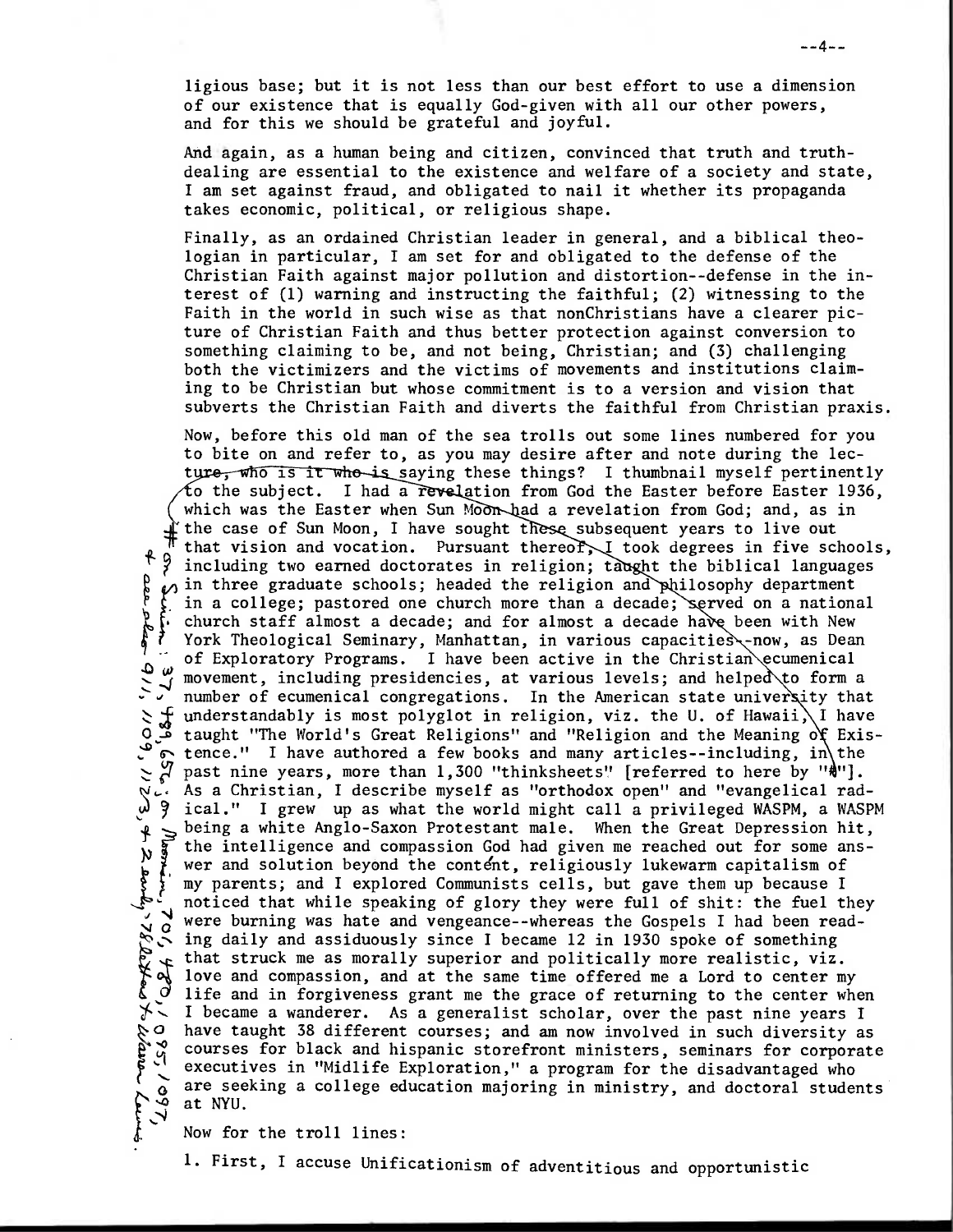chameleonism--claiming to be a "new" religion in situations where "new" is a codeword for "true" or at least "hopeful"; and claiming to be "Christian" when evangelizing young people of Christian background and when picking the pockets of the public. While I can credit this lexical duplicity with Jacob-and-Odysseus-like cleverness, what am I to make of it in the mouths of those who claim to be offering "new truth"? Is this not selfcontradiction, inasmuch as truth has the qualities of simplicity and vulnerability? In this matter, I honor the Jehovah's Witnesses, but the Moonies are a disgrace.

(a) Consider your religion as presenting itself as a new religion. Your four-p. flier reproducing the 30 June 77 WASH. POST ad has your president Neil Salonen saying that Korea is "the Holy Land of our faith, not unlike the way Jews honor Israel." Now, the eastern littoral of the Mediterranean is "Holy Land" for Judaism, Christianity, and Islam; and every land is holy land of some religion, so I can imagine Korea being holy land for some religion--but surely not Christianity! Indeed, not Christianity, but Unificationism. On the same flier, "Published by the UC" [NYC], DIVINE PRINCIPLE is described as providing "a new relationship with God"--mind you, not a fresh or renewed relationship, but a truly new one. Even more explicit is the claim that Unificationists "profess a new religion." And on the same flier hear this from Bo Hi Pak, Special Ass't. to Rev. SMMoon: "A number of Jewish, Catholic, and Protestant theologians have testified that in the UC pheonomenon we are witnessing the birth of a genuine new religion. These men of faith are able to readily perceive that...the purpose of the UC is the spreading of Rev. Moon's spiritual insight and revelation." Need I adduce more of the same? Is it not shiningly clear in DIVINE PRINCIPLE (hereafter just "DP"), in "Master Speaks," in other UC publications, and in the many hundreds of mimeopages purporting to be lectures given at this seminary (and now, after a laywer obtained them and made me aware of them and I read them, are in the possession of Rev. Wm. O'Byrne [of whom more later<sup>1</sup>?

(b) So granted that UC is a new religion, should it use in its unofficial but common name the term "church," which is a Scottish corruption of the Greek term meaning "belonging to the Lord [Jesus]"--since what belongs to Jesus is a way of describing, maybe even defining, the Christian religion, and not a new religion? A more honest common name would be, would it not, UA ["Unification Association"], taking the socio-term from your official name, viz. "The Holy Spirit Association for the Unification of World Christianity"? Further, why is the word "Christianity" in the official title? It cannot be, can it, that your association intends to unify only Christians? Indeed it cannot: as DP.11 reads, "the new truth must bring all mankind into a new world"; and DP.528f reads, "the Lord of the Second Advent...represents the second coming of the founder of every religion." Is, then, the name's inaccuracy accidental; I think not, but rather propagandistic and programmatic: clearly, the first target of Unificationism is Christians. An honest name, in my opinion, would represent not this proximate objective but that ultimate, global goal; e.g., "The Holy Spirit Association for the Unification of the World" or "of the World Religions" ("Holy Spirit" being particular to, but not distinctive of, biblical religion). What's in a name, you ask? The matter is of such moment to me that were it not for your official claim to be Christian, implicit in your official name, I would not have consented to be here today, for I would have nothing to attack. For I certainly do not attack you as a religion, and a new religion: quite the opposite. Yours is a viable religion, and those who would smear and persecute you are besmirching their souls and shaming the American heritage of freedom. As for deprogrammers, I cannot imagine a more dishonorable way of earning a living; and I have made the point publicly on numerous occasions, including on the panel Herb Richardson constituted on 5 Feb 77 at the UN Church Center. (You will, however,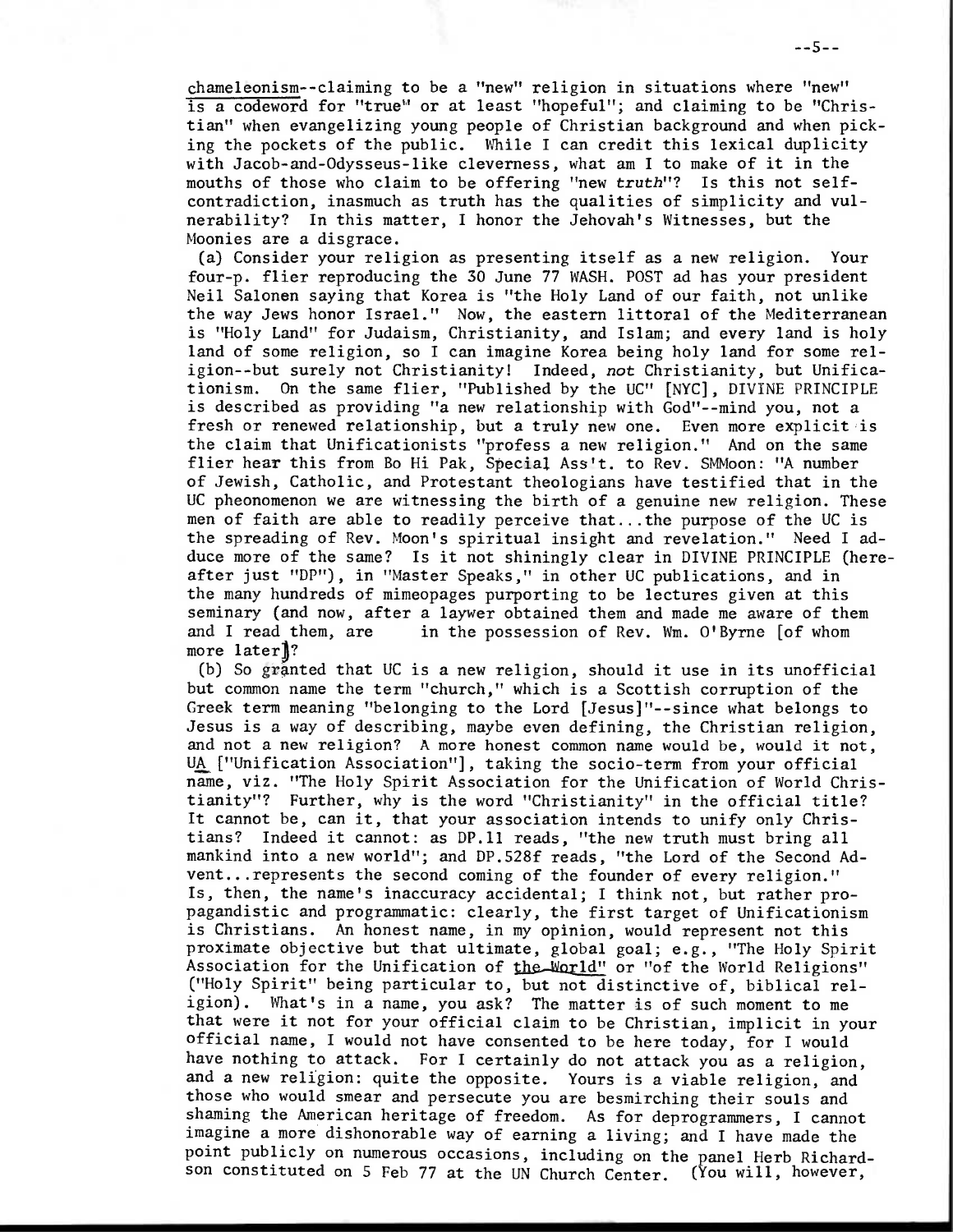indulge my pointing to the irony that the deprogrammers' served agency is the family, legal action against deprogramming further weakens the family vs. the state, and Unificationism's master paradigm is the family!) I thank God, however, that there were no deprogrammers in 1935, or I might have been seized when converted to evangelical Christianity, an embarrassment to my father. Theologically, my critique of deprogramming is that its orientation is not faith (biblical religion) but fear, not trust in God and one's own offspring but the anxiety of mastery against mystery, instead of letting life's meaning emerge in the dialog between mystery and mastery. I press the matter further: I'm against dirty tricks on both sides, and I hear the complaints of parents that their offspring have been psychomanipulated into conversion and virtual slavery by brainwashing techniques such as forced isolation for attentional control through dissonance deprivation, and a tight social-sanctional system through positive and negative stroking in a dehabituated locus. My U. of Chicago PhD was in motivation research, and I have a thin skin for anybody'sdirty tricks. To press in yet another direction, the same nudges me to look with a weaned eye at economic and political attacks on your religion--at what seem to me smears by association. I am especially cold to charges of the U.S. House Internal Relations Committee's subcommittee on international organizations, for I was severely mauled by HUAC, the predecessor committee, during and immediately after the McCarthy Era. I am, however, in spite of Regent Ken. B. Clark's calling your seminary's accreditation-request rejection "discriminatory" [328 XnC 29Mar78], respectful of the action of both houses of the NYS legislature in urging rejection, for my impression of your association as slippery with truth accords with the 22 Feb 78 NYS Ed.Dept.'s NEWS release accusing the seminary of two misrepresentations, viz, unauthorized transcripts and "discrepancies between policies and practices of the Seminary as represented to the Department and its consultants and policies and practices actually in use at the Seminary.")

(c) Wm. L. O'Byrne, Jr., of whose NYU PhD Sponsoring Committee of three I was one, receives his degree this spring for his thesis entitled "A Comparative Study of the Hermeneutics of Sun Myung Moon and Contemporary Evangelicalism as Represented by James Oliver Buswell, Jr." Having studied your literature in extenso, though his exegesis is of DP, he concluded that it  $\texttt{``Pp.67-69.}$  exists at three levels. $\texttt{``Level one is "image" and is nonsectarian; Level}$ Two is for "inquirers" and is Christian; Level Three is for "initiates" and is Unificationist, i.e. new-religion. While I agree, from my far less acquaintance with the material, with these categories, I find the new-religion pitch sometimes at Level One, as in the two-p. 24Sept76 NYT spread proclaiming that "Judaism was God's first central religion, and Christianity was the second. The Unification Church is the third, coming with the new revelation that will fulfill the final chapter of God's Providence. These central religions must unite in America and reach out to unite relgions of the world.... [Jews provided OT, Xns produced NT, and through UC] "God has given a new revelation, the Completed Testament...." This leads directly to my second assertion:

> 2. If there were otherwise a doubt as to whether Unificationism is a new religion distinct from all others in general and from Christianity in particular, that doubt would be removed by the status of DP as scripture for UC (yes, I'll use "UC" for short, though, as I've said, I don't like the term). DP is indeed "the Completed Testament," (O'Byrne.85-88) the "Third Testament." One could buttress this proposition either existentially, to show that Sun Moon's spiritualisticism controls his hermeneutics, or phenomenologically, to show how DP functions in your religious community.as the primary controlliterature (which is a sociological term for what traditionally in religion is called "sacred scripture"). In my book, SANCTIONS IN THE CONTROL LITER-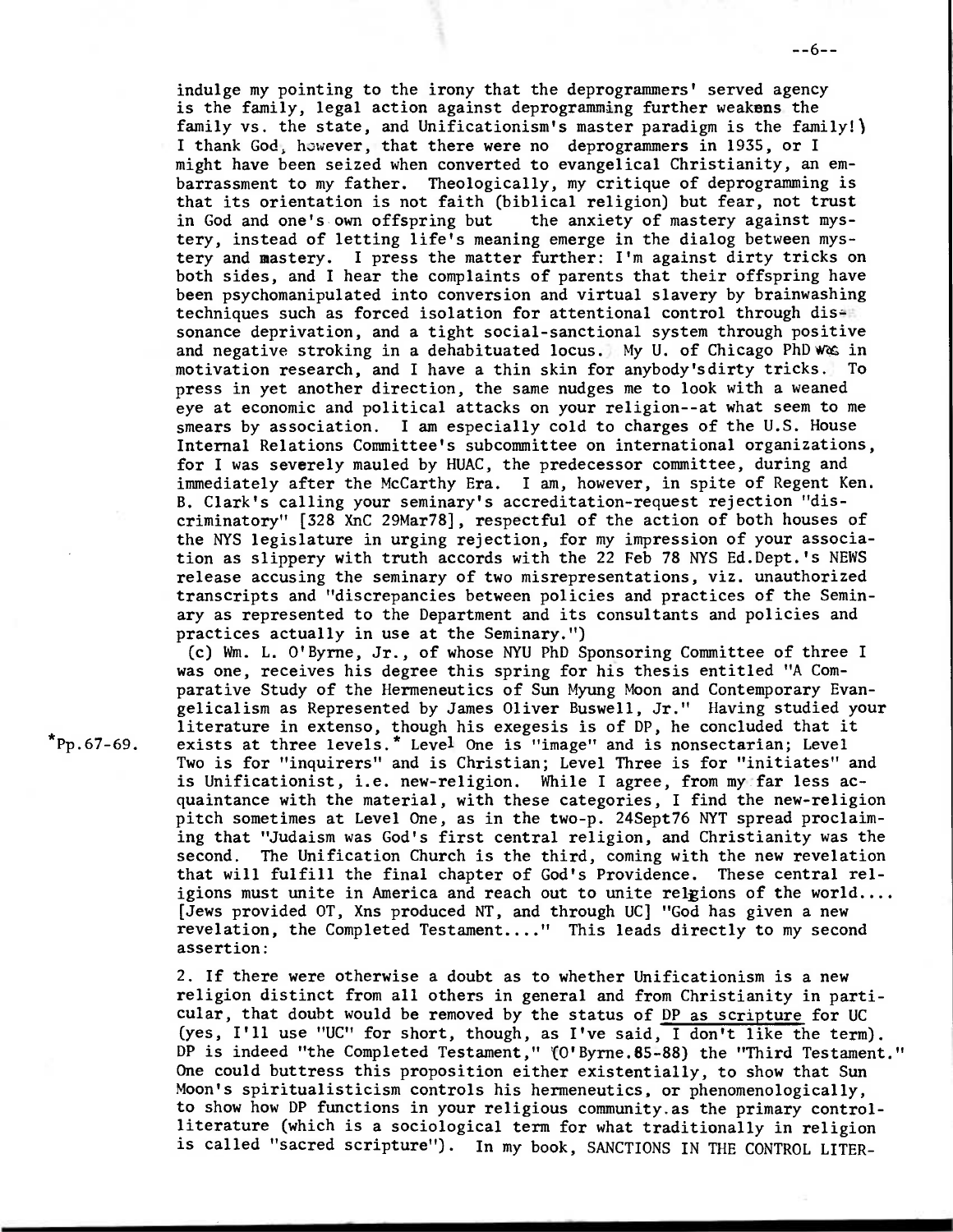ATURE OF EARLY CHRISTIAN LEADERS, I have shown how leaders' writings for nurture and for community positive-and-negative definition (i.e., providing parameters of who we are and who we are not and who are not of us) tend to be elevated, through perpetual study and ritual repetition, into the status of "scripture," with all that term implies as to community self-consciousness and both etiological and existential celebration. I have held in my arms the Samaritan Pentateuch, said by the pitifully small band of surviving Israelites to be in the hand of Moses; but once Neviim (the Prophets as scripture) was added to Torah (Moses or the Pentateuch as scripture) [not to speak of the still later addition of Kethuvim (the Writings as scripture)], one must speak of a new religion, viz. Judaism, self-defined in the canonical council of Jamnia in AD90 over against Israelitism (or Samaritanism) with its too few scriptures and Christianity with its too many scriptures. Thinksheet #701 charts this dynamic as canon walls excluding writings a community's leaders believe incorporable into the community's scripture only at the too high price of threatening the purity, integrity, vitality, and even existence of the community. While the canonical process is normally long, and stranded with many other processes, this process of community negative self-definition, i.e. de-limiting the community, de-lineating the community's limina, limits or parameters, is optional only in the view of those who don't care if the community survives or not. While it may be overdone, this task is essential and is a commonplace fact of social psychology (on which see, e.g., Peter Berger's THE SACRED CANOPY). I stand here before you at this task, in this instance defining Unificationism out of Christianity, the religion I both profess and defend. As Judaism, if it were to survive as a religion, had to define the NT out, so Christianity has had to define out alien scriptures emergent, as it were, on Christian premises--such as Muhammed's QORAN, Joseph Smith's "gold plates" become THE BOOK OF MORMON and THE PEARL OF GREAT PRICE, Mary Baker Glover Patterson  $Eddy$  's SCIENCE AND HEALTH WITH KEY TO THE SCRIPTURES, and now must do the same with Sun Moon's DIVINE PRINCIPLE [written by "we" (p.16), whoever the hell they are]. Now, deuterography--rewriting, revising, even revisioning--is not inherently subversive of a community's heart: within Torah alone we can see an acceptable level of it, e.g. Gen.1 as revisionism of Gen.2f (the sexist version, which DP prefers), and the fifth book's name actually contains the term "deutero-," meaning another go-over of the same ground--in this case, of the four previous books. But the Qoran and DP are revisionisms so radical as to constitute cookie-cutter control over all other literature, including parent literature--such control as is natural and necessary to emergent new religions-in-community, in these cases Islam and Unificationism.

Now, my liberal spirit, and certainly my liberal friends, prefer to think inclusively, in the ambience of Edwin Markham's poem "They drew a circle that shut him out,/ Rebel, heretic, a thing to flout;/But love and I had the wit to win:/ We drew a circle thattpok him in." Now, you may think I am enjoying myself up here, and I'm not about to deny that I am having some fun. But my heart would be more comfortable hugging you than it is attacking you; rather should I say attacking not you but your religion; rather still should I say attacking your religion's claim to be Christian (as well as transChristian). I have no problem here with Islam, for Mohammed's Arabic version of biblical religion does not claim to be biblical: I do have a problem with Unificationism, for Sun Moon's Sinic version of biblical religion does claim to be biblical, indeed to be the correct and culminating understanding of the sacred scriptures of my religion--whereas I, forty years a biblical scholar, know it to be an imperialistic cooptation (the smile on Sun Moon being the smile on the tiger after eating the young lady from Niger). A biblical concordance will reveal that the Bible has high concern against deception, against believers'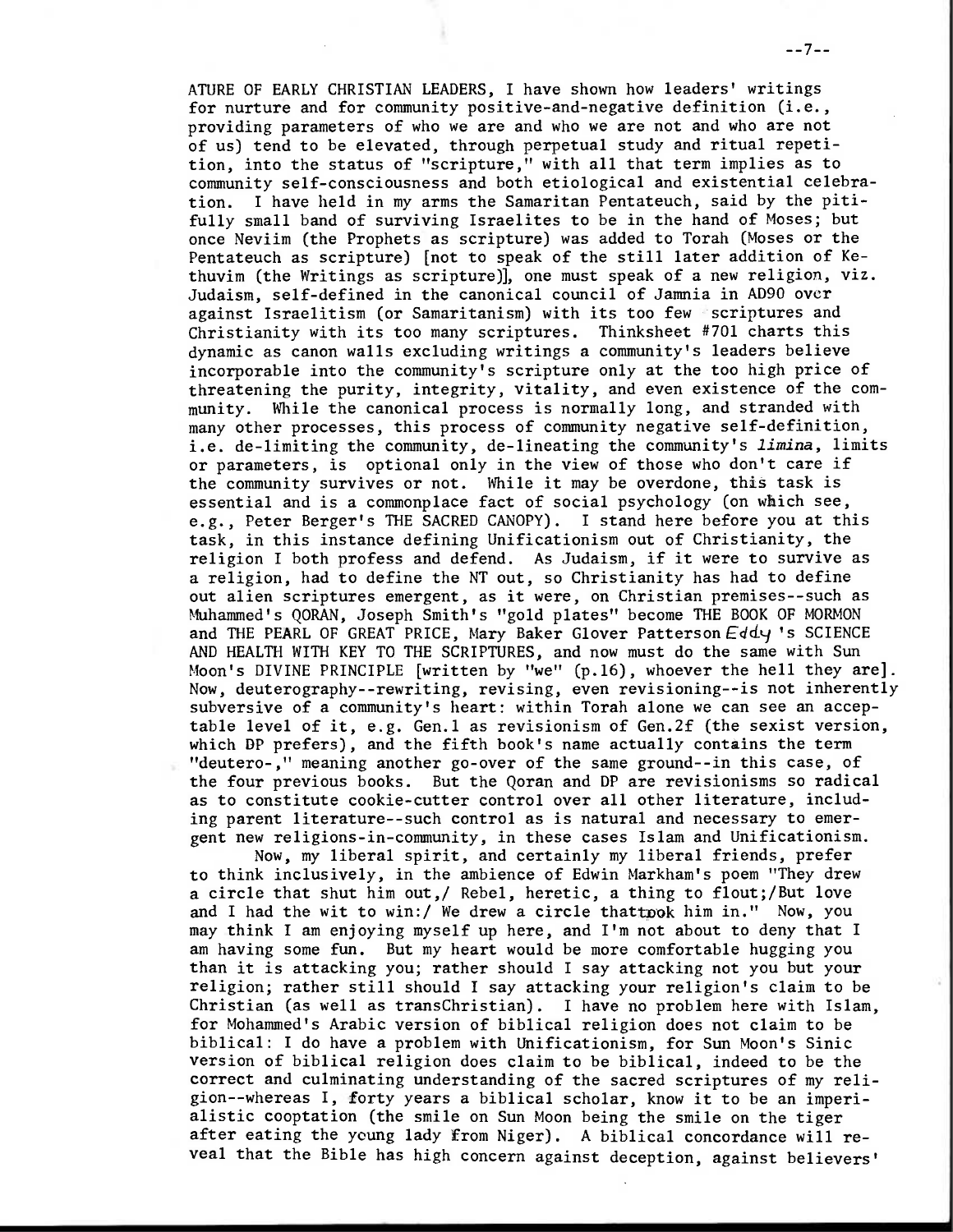being "taken in" in a sense other than the expression's use in Markham's poem. "We [Moohies] drew a [Sinic] circle that took them [the Christians] in," i.e. deceived them (though of course what appears deception from the outside, from the inside can accurately be described as incorporation). Well, I for one am not about to be "taken in" by a slick Sinic who whisks away the Judaic foundation of my faith (as I don't need, but welcome, rabbis' pointing out) and replaces it with his idiosyncratic melange of Confucianism, Taoism, and Buddhism. (Again I must distinguish inner and outer: I am not judging Sun Moon's motives, for only God knows his heart. What feels to me on the outside to be slickness, doubtless feels on the inside to be articulation and the proper adaptations of love, including the proper preparation for world unification with a Sinic country as centering Holy Land--a particular Sinic country, viz, his native land. [Some parallel nativisms are Mormonism with America as Holy Land, and many of the post-WWII new religions of Japan with Nippon as Holy Land. All nativisms, with their attendant tribalism, are colorful, charming, dangerous, and- in light of Christian Faith--pass4.])

3. Why has a Third Testament, known as DP, emerged? Because at the heart of your religion is a third experience--as at the heart of Judaism is Moses' burning bush (Ex.3) and at the heart of Christianity is Jesus as resurrected, re-present Lord (the end of all the canonical Gospels). Under the biblical paradigm of the Kingdom of God, Jesus took up where Moses failed, then Sun Moon took up where Jesus failed. As Moses and Elijah appeared to Jesus (Mt.17), so Jesus appeared (Easter, 1936) to Sun Moon, who alleges that Jesus ["SMM," UC pamphlet] gave him "the responsibility" of being the "someone on earth to take up" the "mission" of "establish"ing God's "Kingdom on Earth....Over the next nine years, he received the revelation which is now presented in the Divine Principle....received progressively through prayer, study of all religious scriptures, meditation, spiritual communication with such persons as Jesus, Moses and Buddha, and direct communication with God. At the end of this time, Rev. Moon had been led by God to solve a vast spiritual puzzle, and was now ready to bring this revelation to the world."

Now, Jews have a right to feel that Christians, reading the Jewish scriptures through the lens of the Jesus Event, "see" what without the Jesus Event would not be exegeteable from the Hebrew Bible; indeed, a right to feel that the Jesus Event controls Christian interpretation of the Old Testament, indeed makes the Hebrew Bible only the Old Testament--and that both Jews and Christians, along with any others who may wish to attend to Jewish scripture, have the duty, both moral and intellectual (not to say also spiritual), to let the Hebrew Bible speak for itself, on its own terms and out of the life and world through which the Hebrew Bible came to us (which is only a spelling out of the meaning of "exegesis," as opposed to the "eisegesis" of imposed meaning--the former word meaning "leading out" of the original meaning, and the latter "leading in" of some meaning an ignorant or deceitful person wants to impose in the interest of bogus use of the sanction of antiquity and of scripture authority). I have often taught courses with rabbis, using the Hebrew Bible, and have had many rabbis of all three flavors in my courses; and I differ not at all from Jewish scholars in hermeneutics, the art and science of the interpretation of liberature [the subtitle of my first doctorate's thesis being A COMPREHENSIVE INTERPRETIVE METHODOLOGY]. But I go beyond Jewish interpretation of the Hebrew Bible, to "see" there what Jews do not, in that I believe the Jesus Event was and is action-revelation of God to the world. But my Christian interpretation must always be in dialog with Judaism, Jesus' own native faith, and with grammatico-historical hermeneutics.

What, now, is the picture with Unificationist use of the Bible? To begin with, the Moon Event has gobbled up the Jesus Event: the Bible, OT and NT, is seen through the lens of Sun Moon's special revelation and communications.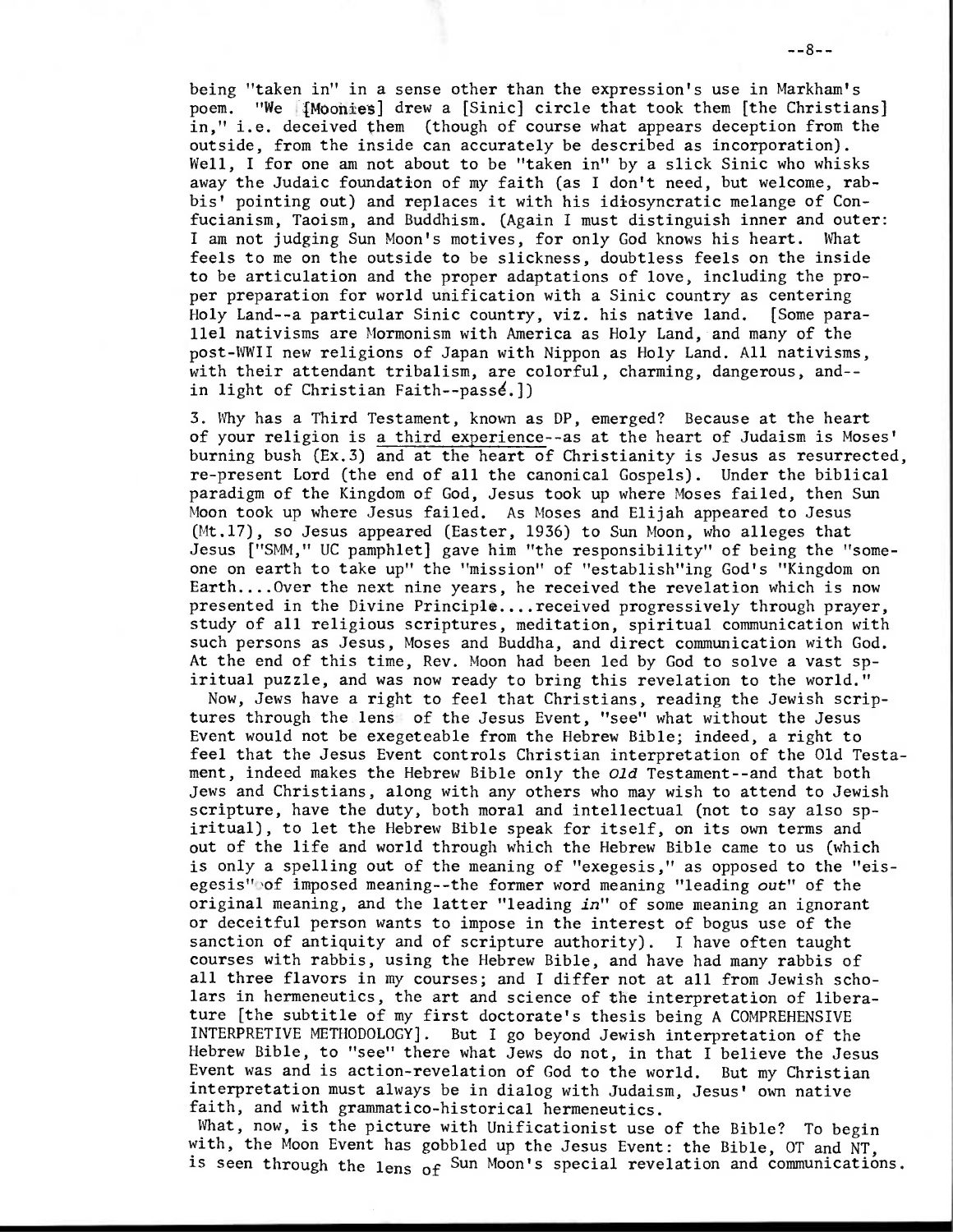This going beyond the Jesus Event (1) is less continuous with the Jesus Event than the Jesus Event is with the Moses Event, (2) subverts, as the Jesus Event does not, the Moses Event, supplanting it with the chauvinism of a third nation, viz. Korea, and (3) neglects dialog with Jews, many of whose representatives see Unificationism as a brand new form of antisemitism.

Well, as the early Christians asked What do you think of Jesus? our question, in dealing with Sun Moon's confrontation-vocation-mission, must be What do you think of Moon? Is he in the position to Jesus that Jesus was to Jn. Baptist, who said "He must increase, and I must decrease"? I think not. While some liberal Jews see Christianity as the gentile-global form of Judaism, Jesus opening an essential tribalism on a just as essential globalism, most Jews feel that Christianity, in its very existence, violates the law of parsimony, for Judaism's vision and ethic need no supplementation by further revelations, and any claims of further revelation only threaten subversion and supplantation of Judaism. Well, pari passu, I as a Christian have both feelings about Unificationism: (1) its Sinic base may increase the naming of the name of Jesus in the Sinic world ["Sinic" being an adjective describing the cultures and civilization of China, Japan, Korea, Taiwan, and Southeast Asia]; and (2) its claim of a special revelation from and going beyond Jesus violates the law of parsimony, for I see this going beyond as unnecessary, "Jesus Christ" being for me the adequate and final revelation of God, the title "Christ" to be given to no other. In relation to the Jews, who continue their messianic yearning as they read their Bible, I apply the principle of nonexhaustion: they wrote, and have the right and duty to interpret, Is.53 in relation to their own sufferings and hope, Jesus and my sufferings and hope being historically and thus communally continuous with theirs. But when at the heart of the Christian creeds I observe and celebrate KYRIOS IESOUS ("Jesus is Lord"), I for my part consider blasphemy any ancient, medieval, or modern effort to split that Lordship-Messiahhood for gnostic, neorevelational purposes. For me, of the Advents there is "one Lord" (Eph.4.5). To speak of another Lord with the Christ title, "the Lord of the Second Advent," is to preach a new religion more distant, if it does not have a Jewish base, from Christanity than Christianity is from Judaism. As for the preacher of such a religion, the founding preacher, how s/he is to be viewed from various perspectives I have diagrammed on #1105, "A Note on the Meaning of Heresy"--heretics of three levels to be distinguished from apostates, schismatics, interlopers, excommunicates, and founders (who lead some folks out of a religion to found another: a lead-out, in contrast to stayins, drop-outs, push-outs, and drop-ins).

What indeed do I think of Moon? I believe that he is a man with a vision in both senses of the word, viz, an authentic cosmizing (world-and-life centering, reality-ordering) experience which he is living out fulltilt and wholeheartedly. I say the same thing about many other leaders, e.g. Oglala Lakota shaman Black Elk, whose four life-stages were lived according to a fourfold vision God gave him when he was a child, and which he lived straight through life, including the last half-century when he was also a Christian catechist. For him, both Jesus and the White Buffalo Cow Woman would return, and I find that beautiful and profoundly true, as I would not if only the White Buffalo Cow Woman were to return, as--say--the Lady of the Second Advent. I suppose you are thinking up to me: I mean that I as a Christian theologian do not consider BLACK ELK SPEAKS and THE SACRED PIPE heresy, as I do DP. This closes me down to noncomplementary interpretations of Sun Moon's "revelation," interpretations pointless to lay out in this lecture, which requires only that I say that in my view and conviction, the source of Sun Moon's Easter 1936 experience and subsequent revelations-communications is not the God of the Bible, the God of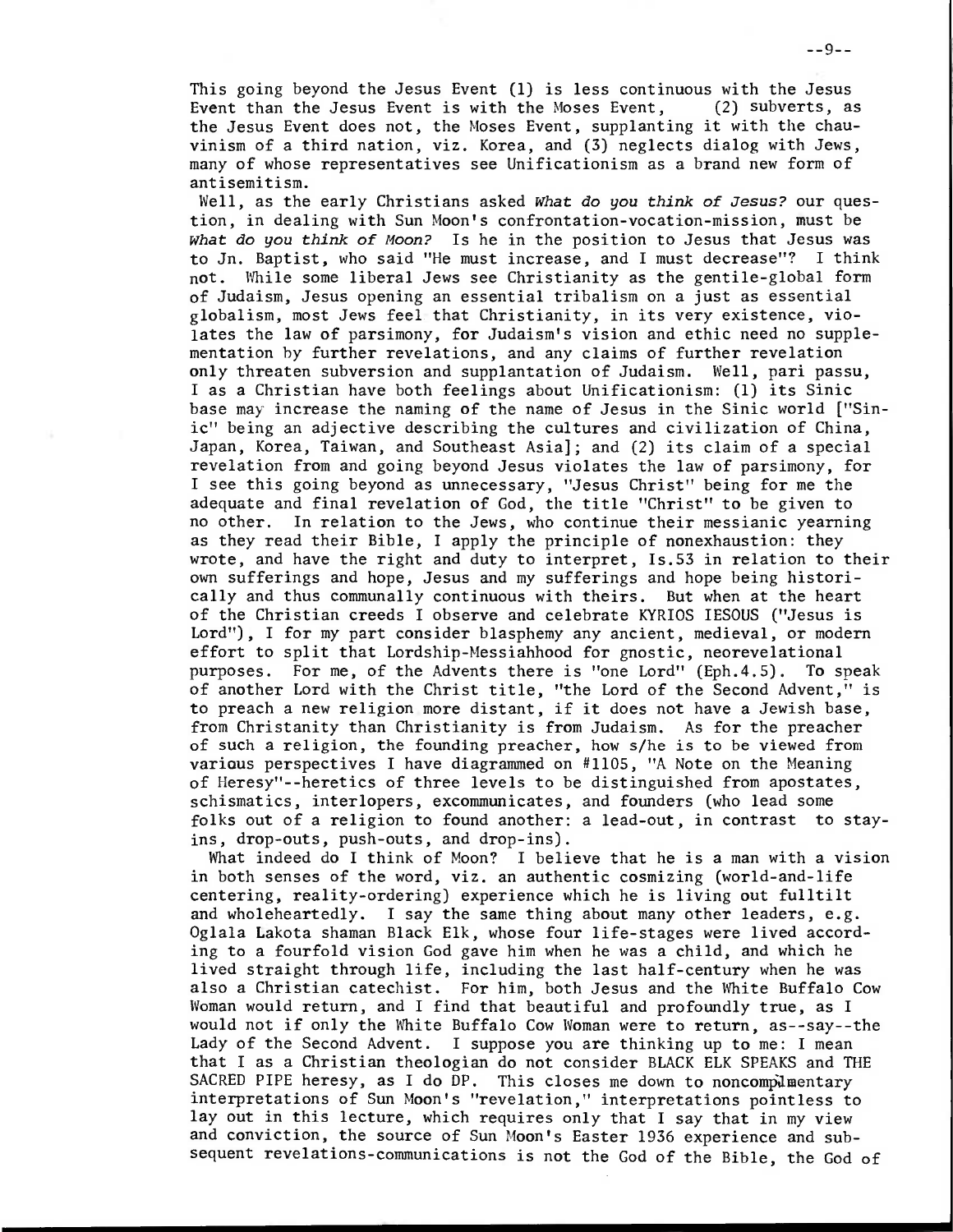the Patriarchs and Moses and Jesus and Judaism and Christianity. Put more modestly and accurately, this is my opinion of his revelation as presented and therefore interpreted by him and those I take to be the "we" mentioned in DP, his earliest or first-generational disciples, who (as was true in the cases of Buddha and Jesus and other founders of religions) continue to shape the oral and written tradition.

4. Now, given the essential binocularity of your religion, i.e. a double merging, East/West and Bible/revelation-experience-of-Moon, one would expect, and one gets, a biblical interpretation which from outside that IsoK /  $\zeta$  revelation-experience highhanded, idiosyncratic, disdainful both of trad itional Jewish and Christian hermeneutics and of the arts and sciences converging into modern semantics and hermeneutics (or at least of the product, viz. grammatico-historical exegesis)--in spite of DP's adulation and cooptation of science when convenient and corroborative. William O'Byrne's NYU/PhD thesis (a copy of which I have with me) this spring is properly outraged by the cavalier treatment of the Bible in DP--only 5.6% correlation, in interpretive assumptions and methods between DP and  $J.O.$ Buswell, an evangelical scholar of the same general historical Christian stream as the one Moon had Christian nurture in.  $\mathbb{R}$  Nearly Now, it's not fair for scholars to carp at charismatics, or expect them to be careful and scholarly. But neither is it fair for charismatics to be disdainful of scholarship and disrespectful of  $\frac{400}{80}$ lid funding of fact and theory slowly aquired over generations and centuries. Contradictorily, DP makes much of the evolution of human knowledge in general; but in particular, at points where this tradition embarrasses Moon's so-called revelation and his use--I must say, abuse, too--of Scripture, this heritage is, where not disdained, neglected in favor of fundamentalistic prooftexting (catenas or strings of verses out of context) and of cookie-cutter control of the biblical materials through paradigmatic projection--both, combined with shocking nonsequiturs, sometimes more than a half dozen on a page--e.g., DP.66-73, a fureworks display  $\delta$  parodignotic logic (is., the This shabby eisegetic (in-reading) pretense at exegesis (out-reading of what is actually there) may not at all be conscious; indeed, the result is understood as the true meaning of Scripture once its door has been opened, for the first time, with the key, viz. Divine Principle. But I'm saddened by all the keys folks have come up with through the centuries--Neoplatonists, Rosicrucians, Eddyits (Christian Science's textbook's title, ending with the words KEY TO THE SCRIPTURES), I-Ching-ers (such as Jung  $\mathcal{F}_0$ Young Lee's PATTERNS OF INNER PROCESS [Citade1/76], a Sinic key paralleling Sun Moon's), and indeed anybody with any simplistic omnicompetent matrix that can be stated while one stands on one leg. I am saddened because history, humanity, the world suffers even more disunity from these panaceas than unity and hope. But two quick stories to illustrate the seductive temptation to "key" the hell out of everything, as both a spiritual yen and an intellectual game:

(1) Thirty-six years

ago, in a debate with Carl Henry, then a seminary-faculty colleague of mine and later founder of CHRISTIANITY TODAY, I proposed that my opponent interpret for me a Shakespeare sonnet I put under his nose. Carl did such a beautiful job that he almost had the audience weeping and clapping. Then I said, "But Carl, that's not a Shakespeare sonnet; that's just a string of Shakespeare lines I put together to fool you--just as you string Bible verses together to fool the folks." Now, ol' Carl's biblical interpretation has matured with the decades, and he's become respectful of context. In contrast, it will not be possible for Moonist interpretation to mature, for a true and scholarly interpretation of the Bible would reveal that Moonist interpretation is not hermeneutics but cookie-cutter cooptation. ( One of DP's side-benefits is that it's helping expose this syndrome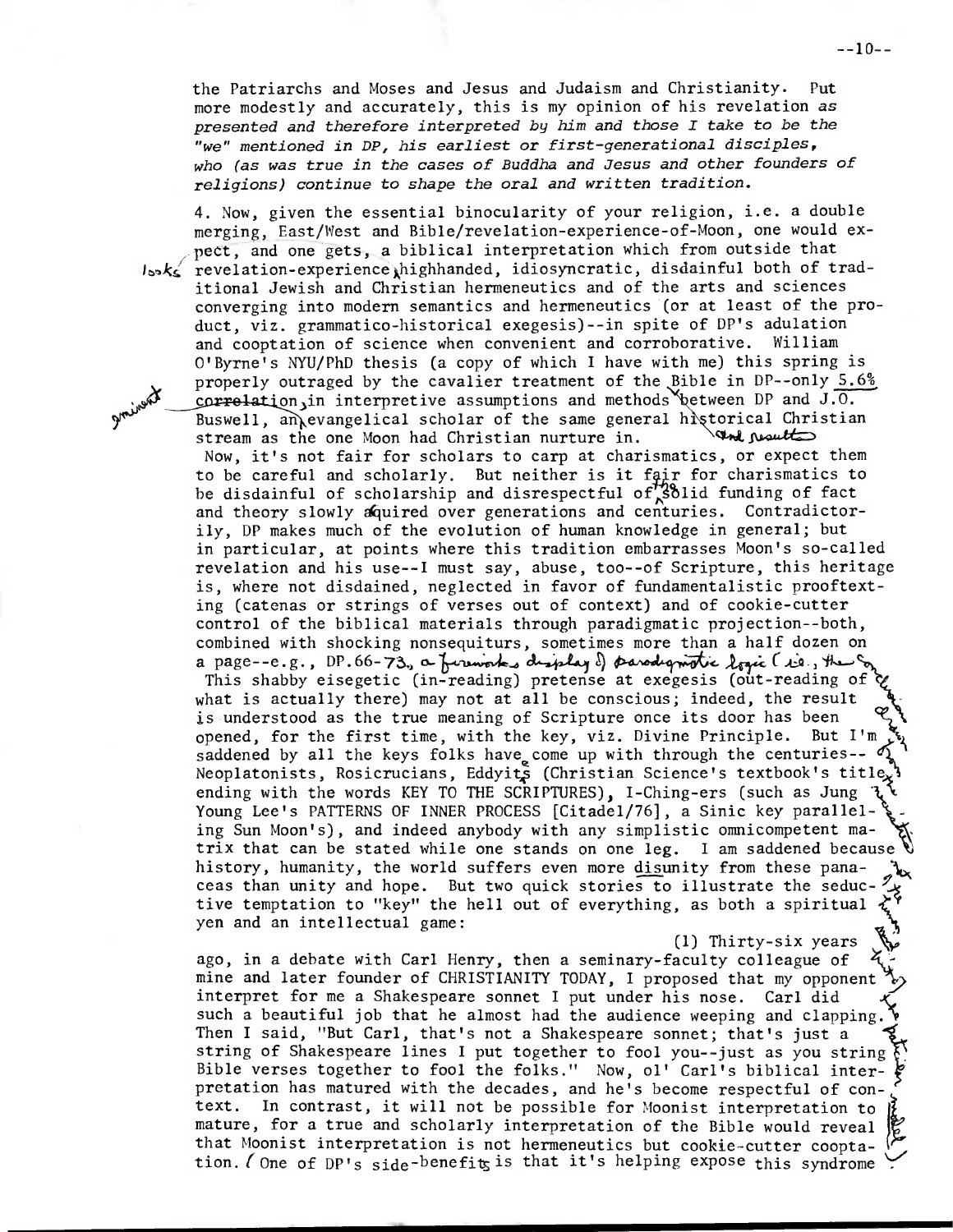in other groups and traditions. (I hope no one here will pull the inauthentic defense that everybody's doing it and has always done it. This is untrue; and even if it were true, it would be a sin against light, the divine "principle" of truth, to join the smelly club.)

(2) The other story is from 4pm yesterday. One of the newsmagazines phoned to check out an upcoming coverstory on Jimmy's sister Ruth--Stapleton, that is. In the conversation, the editor suggested that I put in "two fat paragraphs" on storefront churches. Now, I said something like this: "Man, how the hell are you going to get from that beautiful Anglo woman on the cover all the way to the beautiful black and brown folks in the storefront churches?" The response went something like this: "0 comeon, Willis, you can connect anything with anything." He was right. It's a skill I acquired when, as a fundamentalist between 1934 and 1940, I forced scripture into the two molds of inerrancy (which required skill at outwitting facts) and dispensationalism (which, by slotting scriptures as a postal clerk slots mail, deluded me into imagining that I understood history, humanity, nature, and deity--just as Sun Moon is deluded by the equally seductive paradigm of what he calls "divine principle," a curious melange, from the syncretistic Zeitgeist of 1950s Korea, stewing together Taoist metaphysics and psychology, Confucian ethics and sociology, and Christian vocables with an idiosyncratic dispensationalism cum a Pythagoras-like numerology). It takes one to know one; in Moon, I know myself of the past, and am more sad than angry. We never outgrow our need to interpret, at each new life-stage, all our past stages; that surely is one strand in the motivation that moved me to come here today. Please, then, hear this speech first as praise (Willis talking with God), then as soliloquy or meditation (Willis talking with Willis), and only last as dialog (Willis talking with you).

Buddhist -

 $\mathfrak{M}$ <sup>2</sup>

- $5$ . Now, so that you won't think me too harsh, let me speak of an overlap between Moon's paradigm or world-picture and mine. A philosophy is only a way of seeing the world: a religion is a way of seeing and living in the world. I should think that Moon is doing at least as good a job of liying\_what he sees as I am of living what I see; and I know that
- $\overline{\mathcal{L}}$  ,  $\overline{\mathcal{L}}$  ,  $\overline{\mathcal{L}}$  $m\bar{\alpha}$  . Al $h$  $(0$   $\sigma$  $\in$   $\mathbb{R}$  the overlap in what is seen must be considerable, for it gives me binocular convergent strobizmus (i.e., I get cross-eyed looking at DP). He and I agree in the goal of joy for God and the whole creation. For the past  $1/3$ rd c. it has been my morning custom to read the Bible, while kneeling, in Hebrew, Greek, Latin, and one modern language; and this morning this was in the Hebrew passage, Is.12.5:  $\frac{1}{3}$  is the LORD, for he has builded and decorated the world with beauty!"  $\left\{ \right\}$  have slightly elaborated, from the use of the word in Modern Hebrew.]  $\Lambda$  Another overlap is in eschatology. While I hold it to be odd, and even blasphemous, that "the Lord of the Second Advent" is not "this same Jesus" who was known in the flesh and is now known in the Spirit and will be known in the fullcome kingdom of God as Lord and Christ (Hebrews 13.8)--this discontinuity, in spite of the hermeneutically dubious continuity of the serpent in Gen.3 with the serpent in Rev.12 [DP.70]!--in 1943 a committee held itself up more than an hour, while I was absent from the oral-examination room, trying to decide whether I was too heretical to give me the doctorate, as some were convinced I was teaching a doctrine of a second Jesus, in saying that come the Parousia, unless we have been humble and open to God's fresh light, we might not recognize the Lord. The apocalyptic furnishings of the future are given us in the Bible for encouragement to endure, and rejoice, in the present--not to satisfy itching ears.

Which brings me to an epistemological point: DP is, as is all ideological interpretation of the Bible (in contrast to honorable hermeneutics), adventitously literal or symbolic from text to text. In addition to